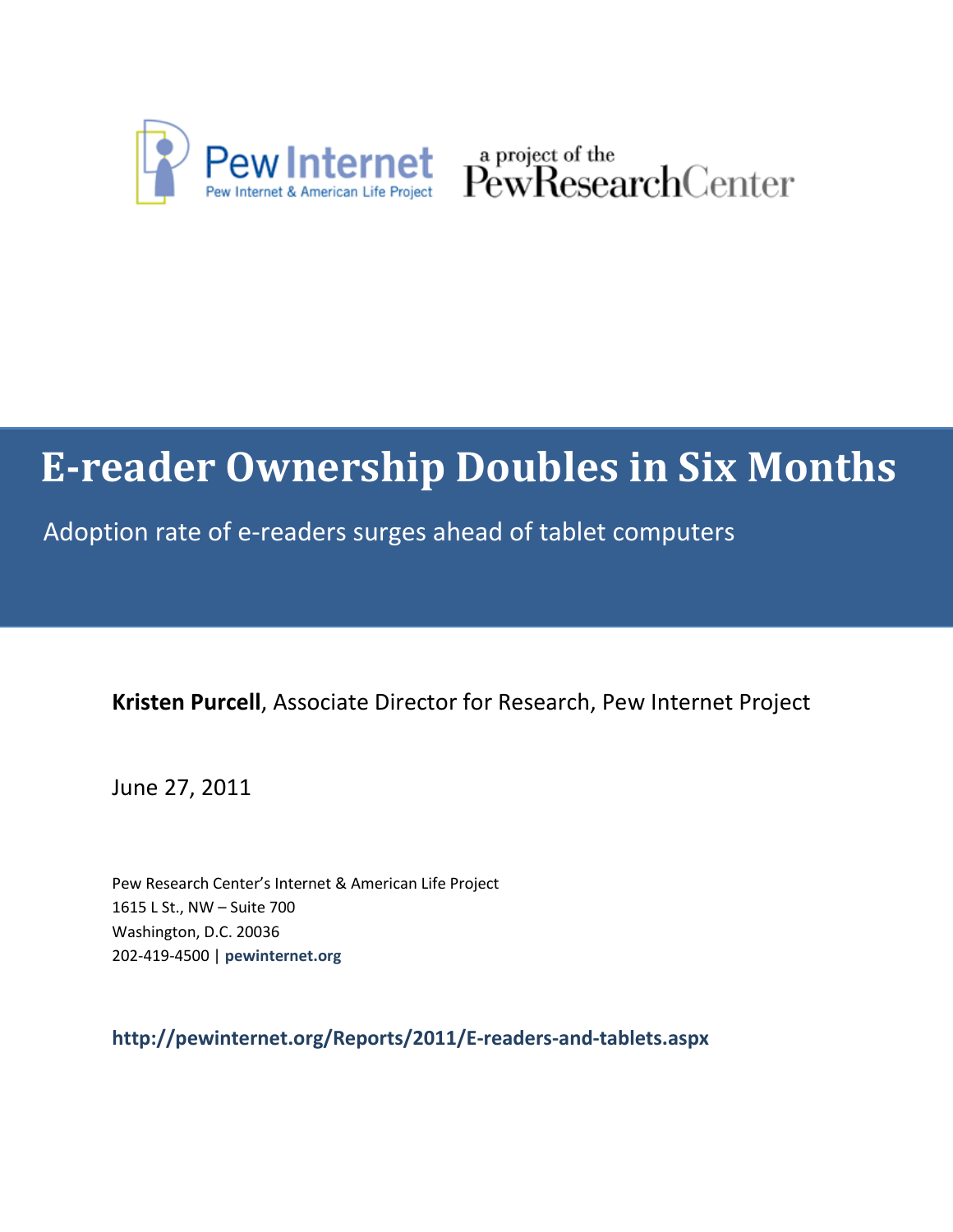# **e-Reader ownership surges since last November; tablet ownership grows more slowly**

The share of adults in the United States who own an e-book reader doubled to 12% in May, 2011 from 6% in November 2010. E-readers, such as a Kindle or Nook, are portable devices designed to allow readers to download and read books and periodicals. This is the first time since the Pew Internet Project began measuring e-reader use in April 2009 that ownership of this device has reached double digits among U.S. adults.

Tablet computers—portable devices similar to e-readers but designed for more interactive web functions—have not seen the same level of growth in recent months. In May 2011, 8% of adults report owning a tablet computer such as an iPad, Samsung Galaxy or Motorola Xoom. This is roughly the same percentage of adults who reported owning this kind of device in January 2011 (7%), and represents just a 3 percentage-point increase in ownership since November 2010. Prior to that, tablet ownership had been climbing relatively quickly.



### **Growth in e-reader and tablet ownership among U.S. adults**

**Source:** The Pew Research Center's Internet & American Life Project, April 26-May 22, 2011 tracking survey. N=2,277 adults ages 18 and older. Interviews conducted in English and Spanish. Margin of error = +/- 2 percentage points.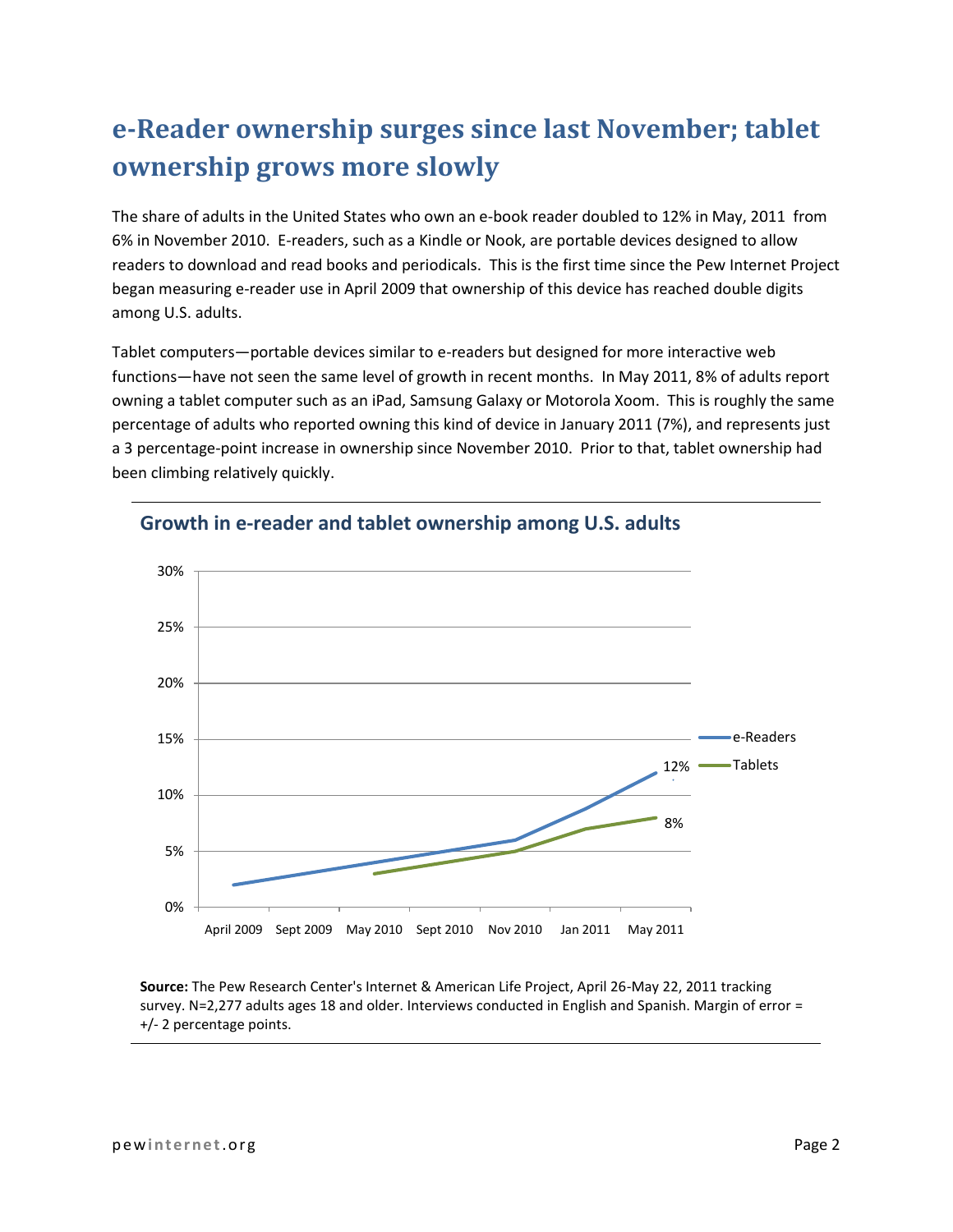These findings come from a survey conducted from April 26-May 22 among 2,277 adults ages 18 and over, including surveys in English and Spanish and on landline and cell phones. The margin of error for the sample is plus or minus 2 percentage points.

Both e-book reader and tablet computer adoption levels among U.S. adults are still well below that of other tech devices that have been on the market longer. Cell phones are far and away the most popular digital device among U.S. adults today, followed by desktop and laptop computers, DVRs, and MP3 players.



**Both e-reader and tablet ownership far behind other devices**

**Source:** The Pew Research Center's Internet & American Life Project, April 26-May 22, 2011 tracking survey. N=2,277 adults ages 18 and older. Interviews conducted in English and Spanish. Margin of error = +/- 2 percentage points.

There is notable overlap in e-reader and tablet computer ownership – 3% of US adults own both devices. Nine percent own an e-book reader but not a tablet, while 5% own a tablet computer but not an ereader.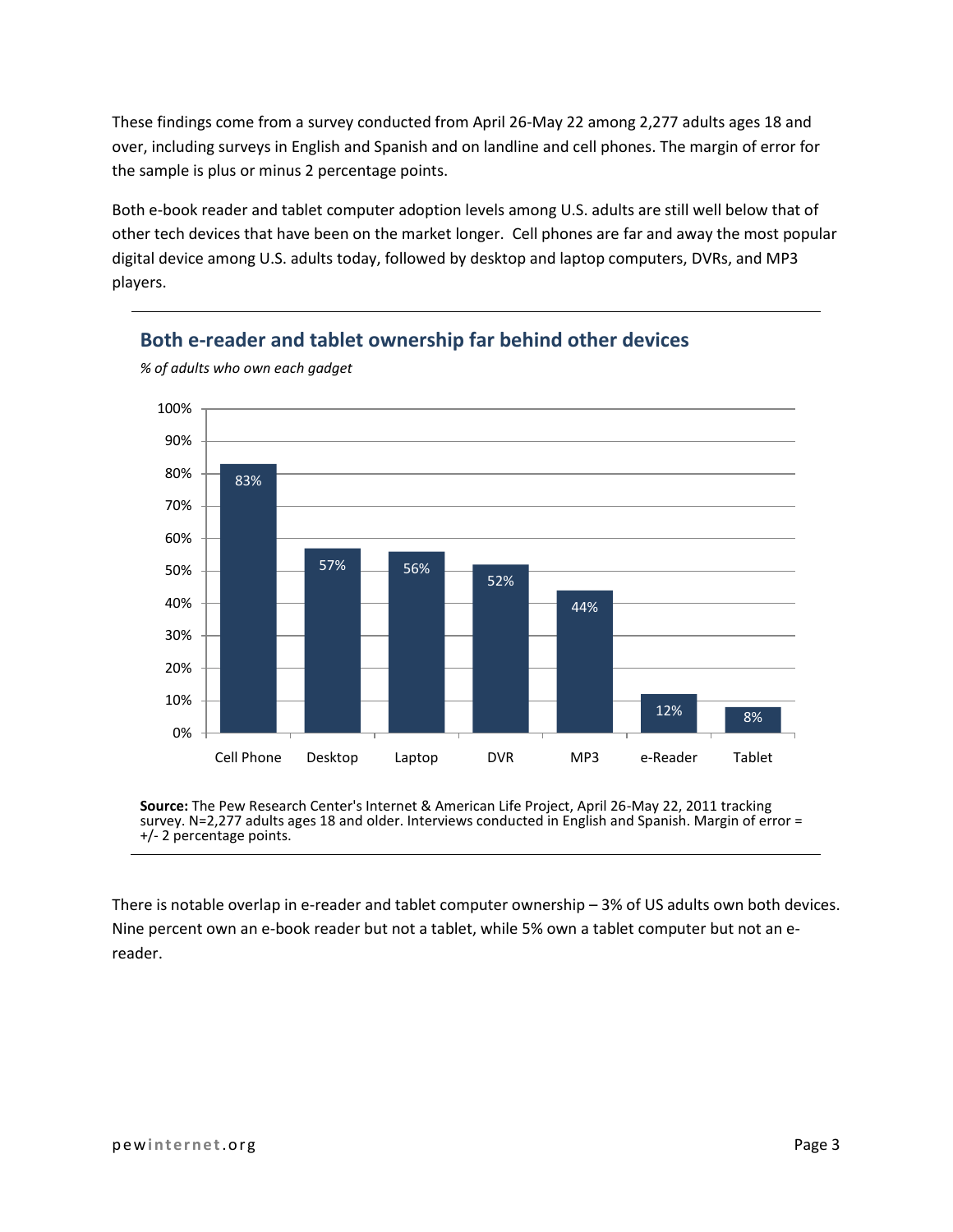#### **Three percent of all adults own both an e-reader and a tablet**



Further confirming the overall trend toward adoption of mobile devices, this survey marks the first time that laptop computers are as popular as desktop computers among U.S. adults. In November of last year, desktop ownership outpaced laptop ownership by 8 percentage points, 61% to 53%. This changing pattern is the result of both a steady decline in the popularity of desktops and a steady increase in the popularity of laptops over time. Laptops have already overtaken desktops in popularity among adults under age 30, and appear poised to do the same among older adults.

#### **Who owns e-readers and tablets?**

Hispanic adults, adults younger than age 65, college graduates and those living in households with incomes of at least \$75,000 are most likely to own e-book readers. Parents are also more likely than non-parents to own these devices.

Some demographic differences have only recently emerged. For instance, in November of 2010, parents and non-parents were equally likely to own e-readers, yet in the past six months ownership of these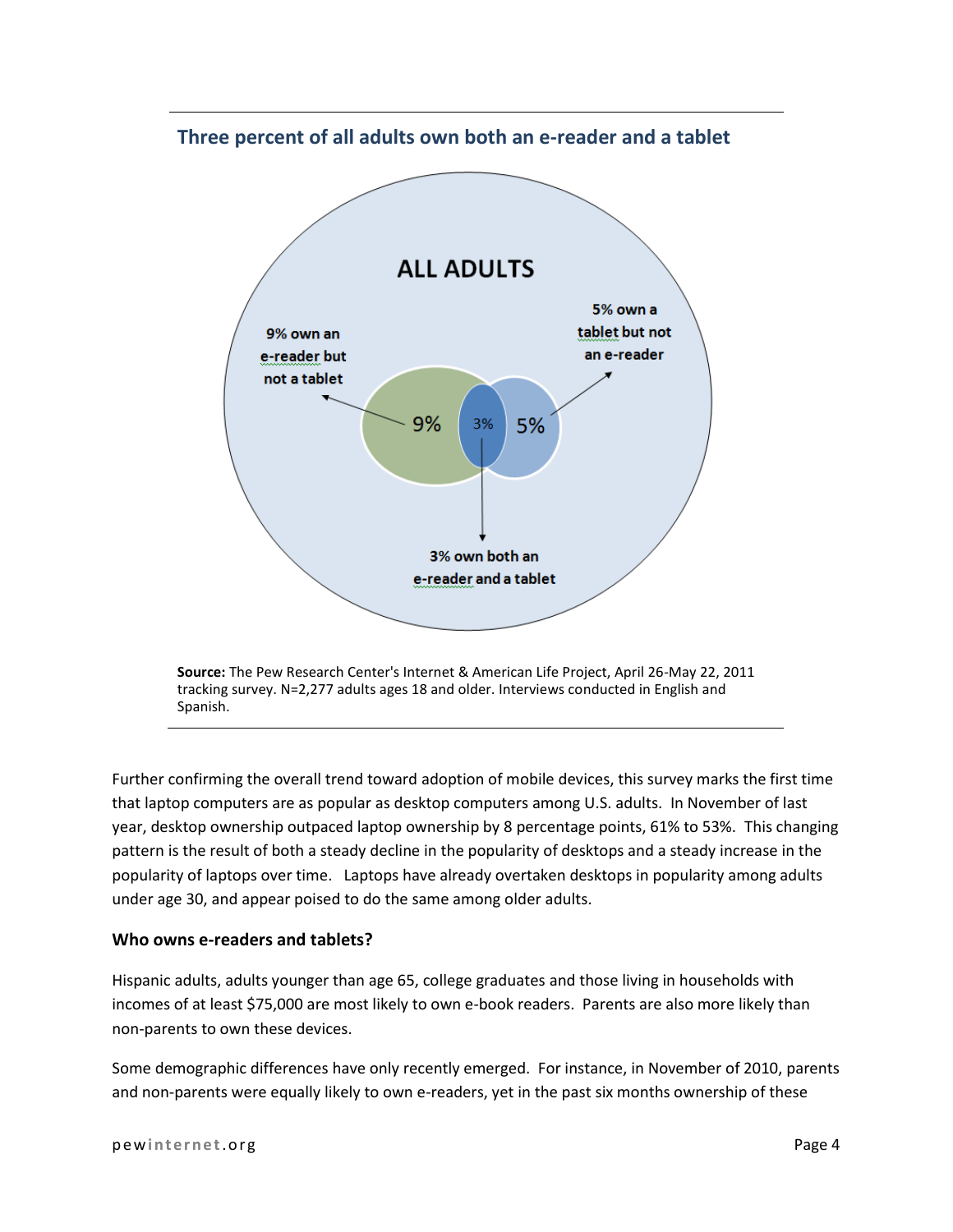devices among parents has grown more rapidly than it has among-non-parents. Similarly, e-reader ownership grew at a faster pace among Hispanic adults over that time period than it did among white or African-American adults. Moreover, ownership among adults ages 18-49 grew more rapidly than any other age group.

#### **Who owns e-readers**

*% of adults in each group who own an e-reader, in Nov. 2010 and May 2011*

|                           | % of each group who<br>owned an e-reader<br>in Nov 2010 | % of each group who<br>own an e-reader<br>in May 2011 |  |  |  |
|---------------------------|---------------------------------------------------------|-------------------------------------------------------|--|--|--|
| All adults in the U.S.    | 6%                                                      | 12%                                                   |  |  |  |
| Gender                    |                                                         |                                                       |  |  |  |
| Male                      | 6                                                       | 12                                                    |  |  |  |
| Female                    | 6                                                       | 11                                                    |  |  |  |
| <b>Parental status</b>    |                                                         |                                                       |  |  |  |
| Parent of child <18       | 6                                                       | 16                                                    |  |  |  |
| Not a parent of child <18 | 6                                                       | 10                                                    |  |  |  |
| Race/Ethnicity            |                                                         |                                                       |  |  |  |
| White                     | 6                                                       | 11                                                    |  |  |  |
| African American          | 5                                                       | 8                                                     |  |  |  |
| Hispanic                  | 5                                                       | 15                                                    |  |  |  |
| Age                       |                                                         |                                                       |  |  |  |
| 18-29                     | 6                                                       | 10                                                    |  |  |  |
| 30-49                     | 5                                                       | 14                                                    |  |  |  |
| 50-64                     | 9                                                       | 13                                                    |  |  |  |
| $65+$                     | 4                                                       | 6                                                     |  |  |  |
| <b>Education</b>          |                                                         |                                                       |  |  |  |
| Some high school          | 5                                                       | 3                                                     |  |  |  |
| High school               | 4                                                       | 6                                                     |  |  |  |
| Some college              | 6                                                       | 13                                                    |  |  |  |
| College graduate          | 8                                                       | 22                                                    |  |  |  |
| <b>Household income</b>   |                                                         |                                                       |  |  |  |
| $<$ \$30,000              | 4                                                       | 4                                                     |  |  |  |
| \$30,000 - \$49,999       | 3                                                       | 13                                                    |  |  |  |
| \$50,000 - \$74,999       | 6                                                       | 13                                                    |  |  |  |
| \$75,000+                 | 12                                                      | 24                                                    |  |  |  |

**Source:** The Pew Research Center's Internet & American Life Project, April 26-May 22, 2011 tracking survey. N=2,277 adults ages 18 and older. Interviews conducted in English and Spanish.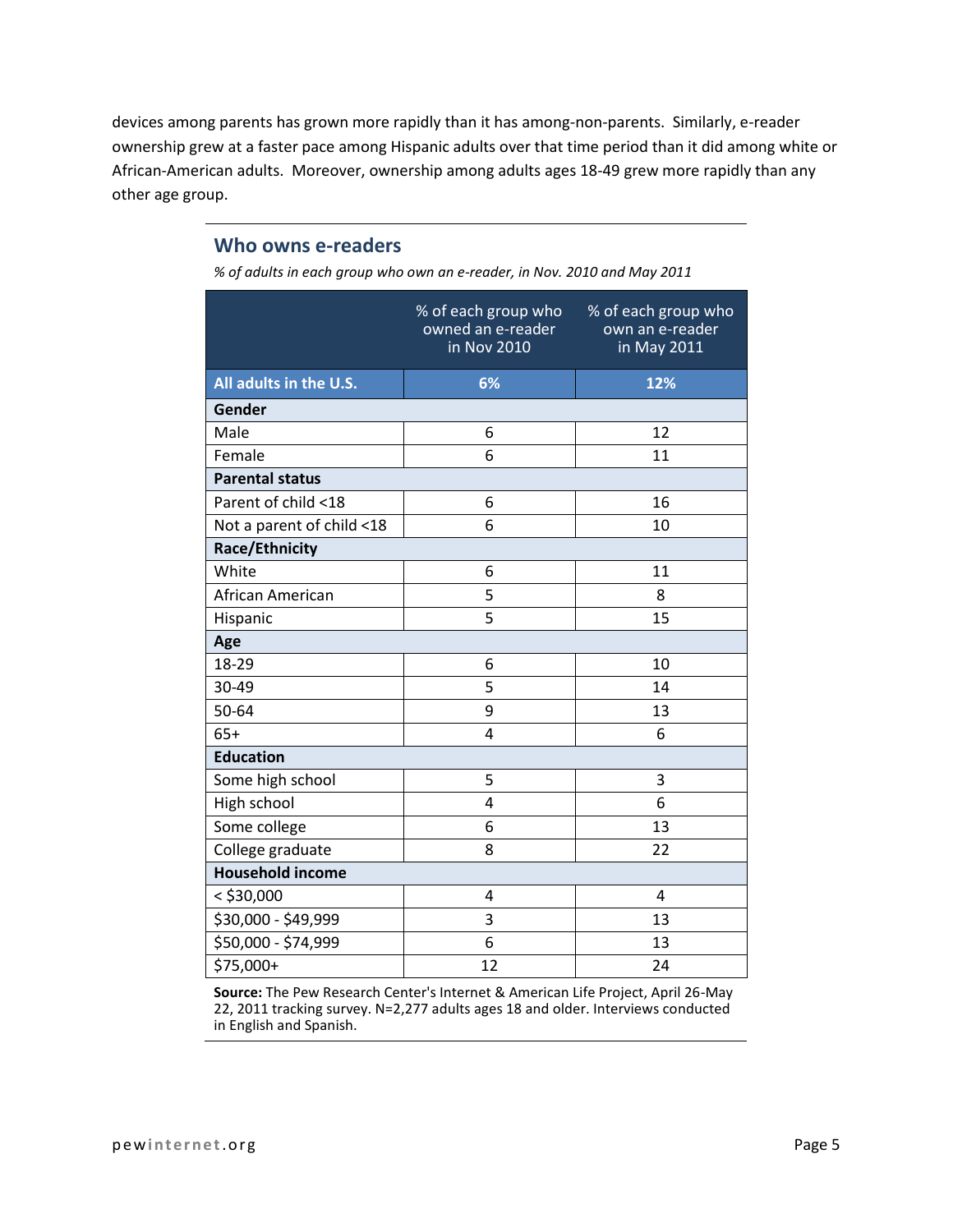Other demographic differences in e-reader ownership are becoming magnified over time. There was considerable growth in e-reader ownership between November 2010 and May 2011 among college graduates, one-fifth of whom now own these devices. This group was already outpacing other adults in Pew Internet's November 2010 survey. Similarly, while ownership grew across all adults with household incomes of at least \$30,000 annually, gains were most pronounced among those in the highest household income category (\$75,000 or more). As was the case six months ago, this group continues to outpace all other income categories by a wide margin, with one in four adults at this household income level owning an e-reader.

Similar demographic patterns of ownership exist for tablet computers, though parents are no more likely than non-parents to own these devices. However, in the case of tablet computers, men are now slightly more likely than women to own this type of device.

Between November 2010 and May 2011, the largest increases in tablet ownership have been among men when compared with women; Hispanic adults when compared with white and African-American adults; adults 18-29; those with some college or college degrees; and those reporting household incomes of \$30,000 or more. Overall, the highest rates of tablet ownership are among Hispanic adults and those with household incomes of at least \$75,000 annually.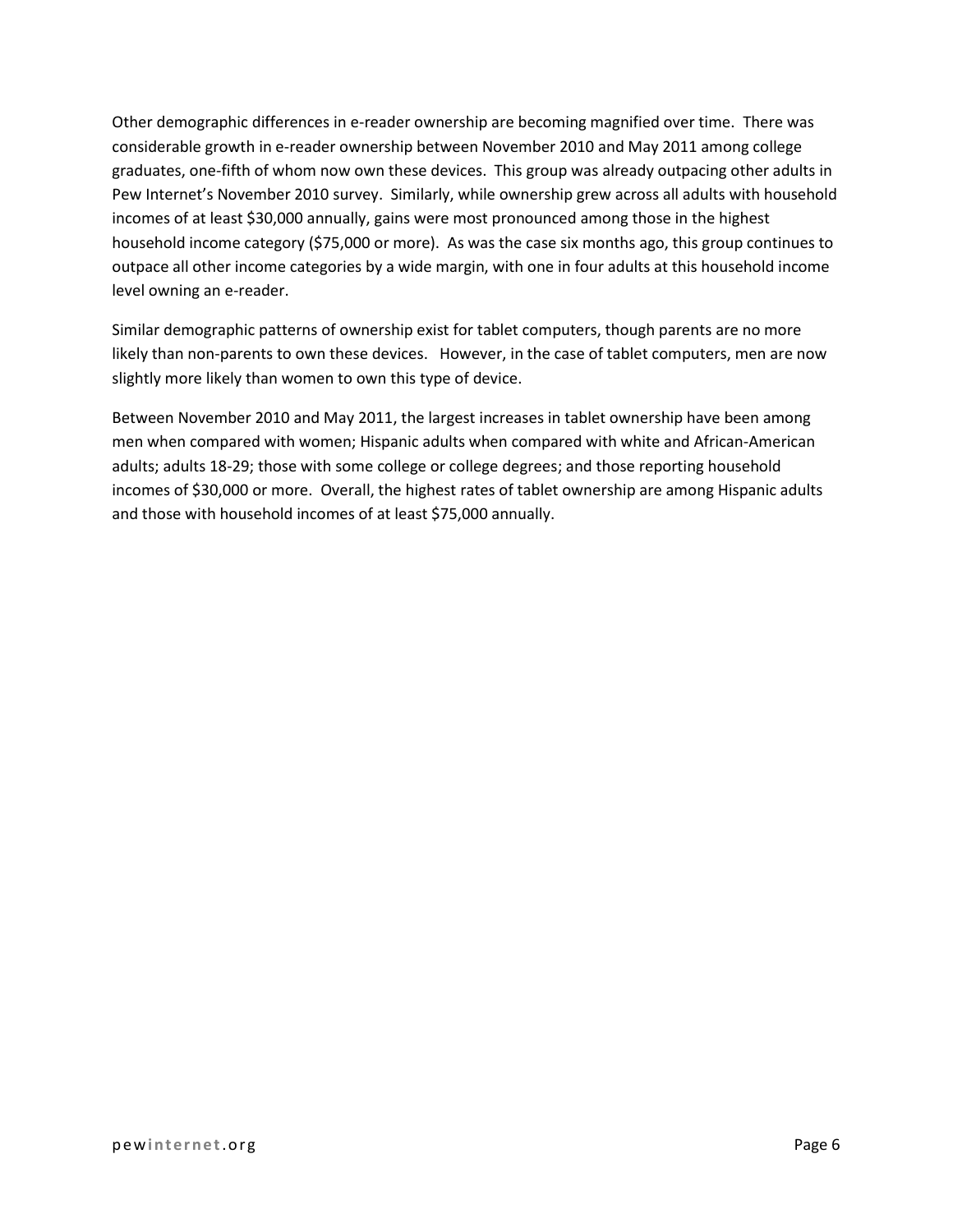### **Who owns tablet computers**

*% of adults in each group who own a tablet computer, in Nov. 2010 and May 2011*

|                         | % of each group<br>who owned a tablet<br>computer in<br><b>Nov 2010</b> | % of each group<br>who own a tablet<br>computer in<br>May 2011 |  |  |
|-------------------------|-------------------------------------------------------------------------|----------------------------------------------------------------|--|--|
| All adults in the U.S.  | 5                                                                       | 8                                                              |  |  |
| Gender                  |                                                                         |                                                                |  |  |
| Male                    | 6                                                                       | 10                                                             |  |  |
| Female                  | 4                                                                       | 6                                                              |  |  |
| Race/Ethnicity          |                                                                         |                                                                |  |  |
| White                   | 4                                                                       | $\overline{7}$                                                 |  |  |
| African American        | 4                                                                       | 8                                                              |  |  |
| Hispanic                | 7                                                                       | 15                                                             |  |  |
| Age                     |                                                                         |                                                                |  |  |
| 18-29                   | 6                                                                       | 12                                                             |  |  |
| 30-49                   | 6                                                                       | 9                                                              |  |  |
| 50-64                   | 4                                                                       | 8                                                              |  |  |
| $65+$                   | $\overline{2}$                                                          | $\overline{2}$                                                 |  |  |
| <b>Education</b>        |                                                                         |                                                                |  |  |
| Some high school        | 4                                                                       | 4                                                              |  |  |
| High school             | 3                                                                       | 5                                                              |  |  |
| Some college            | 4                                                                       | 10                                                             |  |  |
| College graduate        | 8                                                                       | 13                                                             |  |  |
| <b>Household income</b> |                                                                         |                                                                |  |  |
| $<$ \$30,000            | 4                                                                       | 4                                                              |  |  |
| \$30,000 - \$49,999     | 3                                                                       | 8                                                              |  |  |
| \$50,000 - \$74,999     | 3                                                                       | 8                                                              |  |  |
| \$75,000+               | 9                                                                       | 17                                                             |  |  |

**Source:** The Pew Research Center's Internet & American Life Project, April 26-May 22, 2011 tracking survey. N=2,277 adults ages 18 and older. Interviews conducted in English and Spanish.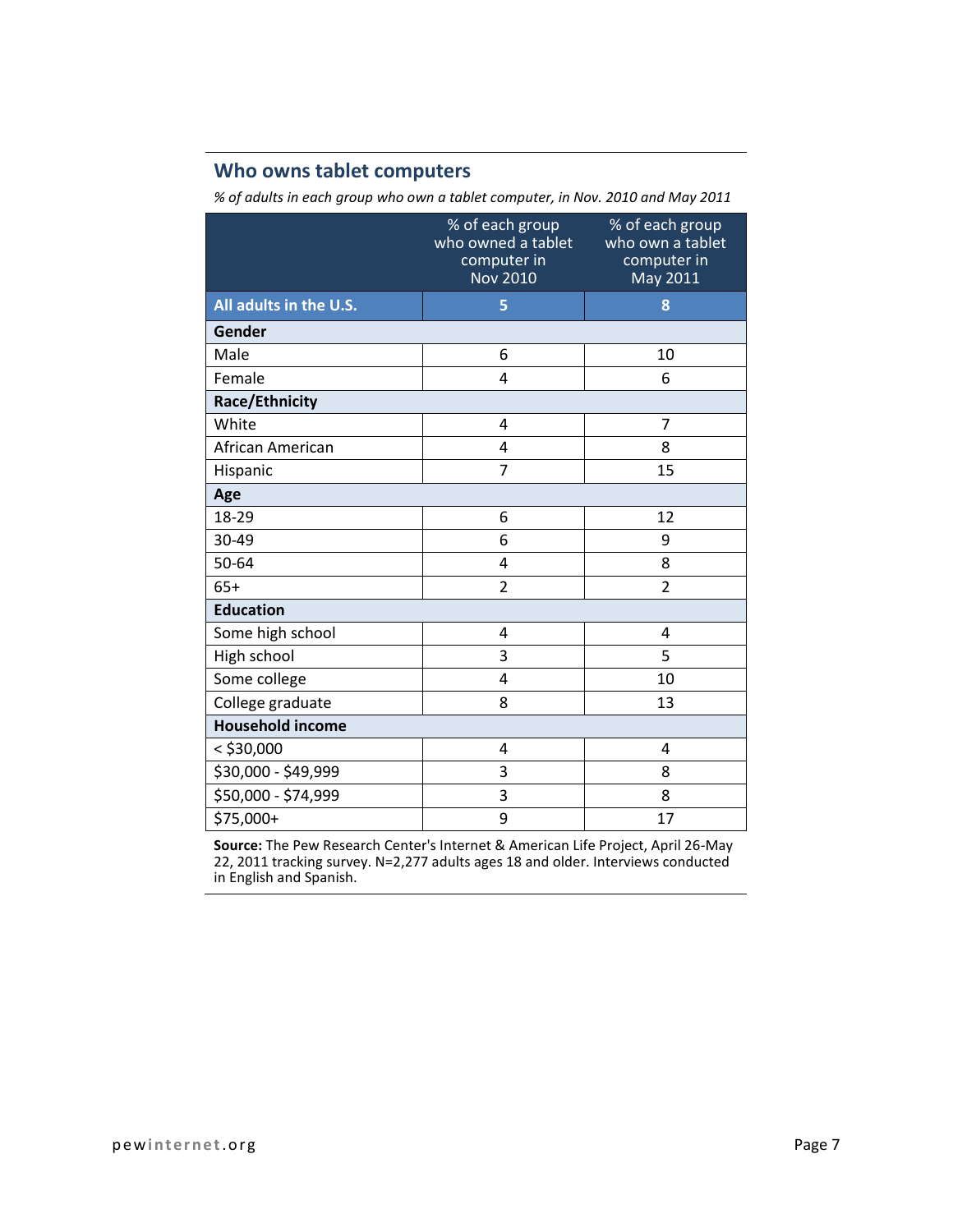## **Survey questions**

### **Spring Change Assessment Survey 2011** Final Topline 5/25/2011

Data for April 26–May 22, 2011

Princeton Survey Research Associates International for the Pew Research Center's Internet & American Life Project

Sample: n= 2,277 national adults, age 18 and older, including 755 cell phone interviews Interviewing dates: 04.26.2011 – 05.22.2011

Margin of error is plus or minus 2 percentage points for results based on Total [n=2,277] Margin of error is plus or minus 3 percentage points for results based on internet users [n=1,701] Margin of error is plus or minus 3 percentage points for results based on cell phone users [n=1,914] Margin of error is plus or minus 3 percentage points for results based on SNS or Twitter users [n=1,015]

**Q10** As I read the following list of items, please tell me if you happen to have each one, or not. Do you have... [INSERT ITEMS IN ORDER]?

|                                           | yes | no | Don't know Refused |        |
|-------------------------------------------|-----|----|--------------------|--------|
| A desktop computer                        |     |    |                    |        |
| Current                                   | 57  | 42 | $\ast$             | $\ast$ |
| November 2010                             | 61  | 39 | 0                  | $\ast$ |
| September 2010                            | 59  | 40 | *                  | $\ast$ |
| May 2010                                  | 62  | 38 | *                  | *      |
| January 2010                              | 59  | 41 | 0                  | $\ast$ |
| December 2009                             | 58  | 42 | $\ast$             | $\ast$ |
| September 2009                            | 62  | 37 | 0                  | *      |
| April 2009                                | 64  | 36 | *                  | $\ast$ |
| April 2008                                | 65  | 34 | *                  | $-$    |
| Dec 2007                                  | 65  | 35 | $\ast$             | --     |
| April 2006                                | 68  | 32 | $\ast$             | --     |
| A laptop computer or netbook <sup>1</sup> |     |    |                    |        |
| Current                                   | 56  | 44 | *                  | ∗      |
| January 2011                              | 57  | 43 | *                  | $\ast$ |
| December 2010                             | 53  | 47 | *                  | $\ast$ |
| November 2010                             | 53  | 47 | *                  | $\ast$ |
| September 2010                            | 52  | 48 | *                  | $\ast$ |
| May 2010                                  | 55  | 45 | *                  | 0      |
| January 2010                              | 49  | 51 | *                  | ∗      |
| December 2009                             | 46  | 53 | *                  | *      |
| September 2009                            | 47  | 53 | $\ast$             | $\ast$ |
| April 2009                                | 47  | 53 | $\ast$             | $\ast$ |
| April 2008                                | 39  | 61 | *                  | --     |
| Dec 2007                                  | 37  | 63 | *                  | --     |
| April 2006                                | 30  | 69 | *                  | --     |
|                                           |     |    |                    |        |

 $\overline{a}$ 1 Through January 2010, item wording was "A laptop computer [IF NECESSARY: includes a netbook]."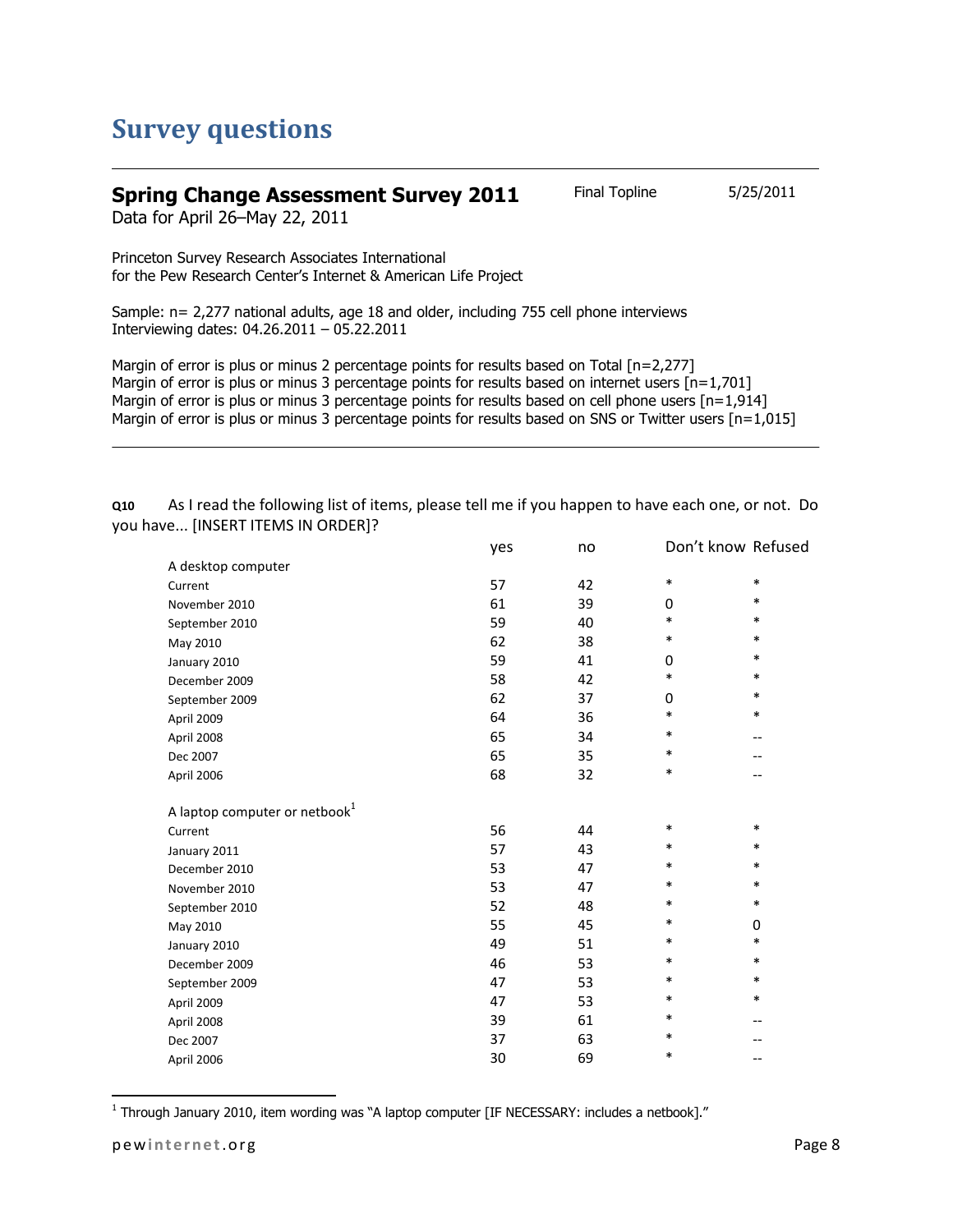| Q10 continued                                 |                                                       |                |    |        |                    |
|-----------------------------------------------|-------------------------------------------------------|----------------|----|--------|--------------------|
|                                               |                                                       | yes            | no |        | Don't know Refused |
| device that is also a cell phone <sup>2</sup> | A cell phone or a Blackberry or iPhone or other       |                |    |        |                    |
| Current                                       |                                                       | 83             | 17 | $\ast$ | 0                  |
| January 2011                                  |                                                       | 84             | 16 | $\ast$ | $\ast$             |
| December 2010                                 |                                                       | 81             | 19 | $\ast$ | $\ast$             |
| November 2010                                 |                                                       | 82             | 18 | 0      | $\ast$             |
| September 2010                                |                                                       | 85             | 15 | $\ast$ | $\ast$             |
| May 2010                                      |                                                       | 82             | 18 | $\ast$ | 0                  |
| January 2010                                  |                                                       | 80             | 20 | 0      | $\ast$             |
| December 2009                                 |                                                       | 83             | 17 | 0      | $\ast$             |
| September 2009                                |                                                       | 84             | 15 | $\ast$ | *                  |
| April 2009                                    |                                                       | 85             | 15 | $\ast$ | *                  |
| Dec 2008                                      |                                                       | 84             | 16 | $\ast$ | $\ast$             |
| <b>July 2008</b>                              |                                                       | 82             | 18 | $\ast$ | --                 |
| May 2008                                      |                                                       | 78             | 22 | $\ast$ | 0                  |
| April 2008                                    |                                                       | 78             | 22 | $\ast$ |                    |
| January 2008                                  |                                                       | 77             | 22 | $\ast$ |                    |
| Dec 2007                                      |                                                       | 75             | 25 | $\ast$ |                    |
| Sept 2007                                     |                                                       | 78             | 22 | $\ast$ |                    |
| April 2006                                    |                                                       | 73             | 27 | $\ast$ |                    |
| January 2005                                  |                                                       | 66             | 34 | $\ast$ |                    |
| November 23-30, 2004                          |                                                       | 65             | 35 | $\ast$ | --                 |
| Kindle or Nook <sup>3</sup>                   | An electronic Book device or e-Book reader, such as a |                |    |        |                    |
| Current                                       |                                                       | 12             | 88 | $\ast$ | $\boldsymbol{0}$   |
| November 2010                                 |                                                       | 6              | 94 | $\ast$ | $\ast$             |
| September 2010                                |                                                       | 5              | 95 | $\ast$ | $\ast$             |
| May 2010                                      |                                                       | 4              | 96 | $\ast$ | *                  |
| September 2009                                |                                                       | 3              | 97 | *      | *                  |
| April 2009                                    |                                                       | $\overline{2}$ | 98 | *      | $\ast$             |

 $\overline{\phantom{a}}$ 

 $^2$  Question was asked of landline sample only. Results shown here have been recalculated to include cell phone sample in the "Yes" percentage. In past polls, question was sometimes asked as an independent question and sometimes as an item in a series. In January 2010, question wording was "Do you have...a cell phone or a Blackberry or iPhone or other handheld device that is also a cell phone." In Dec 2008, Nov 2008, May 2008, January 2005 and Nov 23-30 2004, question wording was "Do you happen to have a cell phone?" In August 2008, July 2008 and January 2008, question wording was "Do you have a cell phone, or a Blackberry or other device that is also a cell phone?" In April 2008, Dec 2007, Sept 2007 and April 2006, question wording was "Do you have a cell phone?" Beginning December 2007, question/item was not asked of the cell phone sample, but results shown here reflect Total combined Landline and cell phone sample.

 $3$  Through November 2010, item wording was "An electronic book device or e-Book reader, such as a Kindle or Sony Digital Book".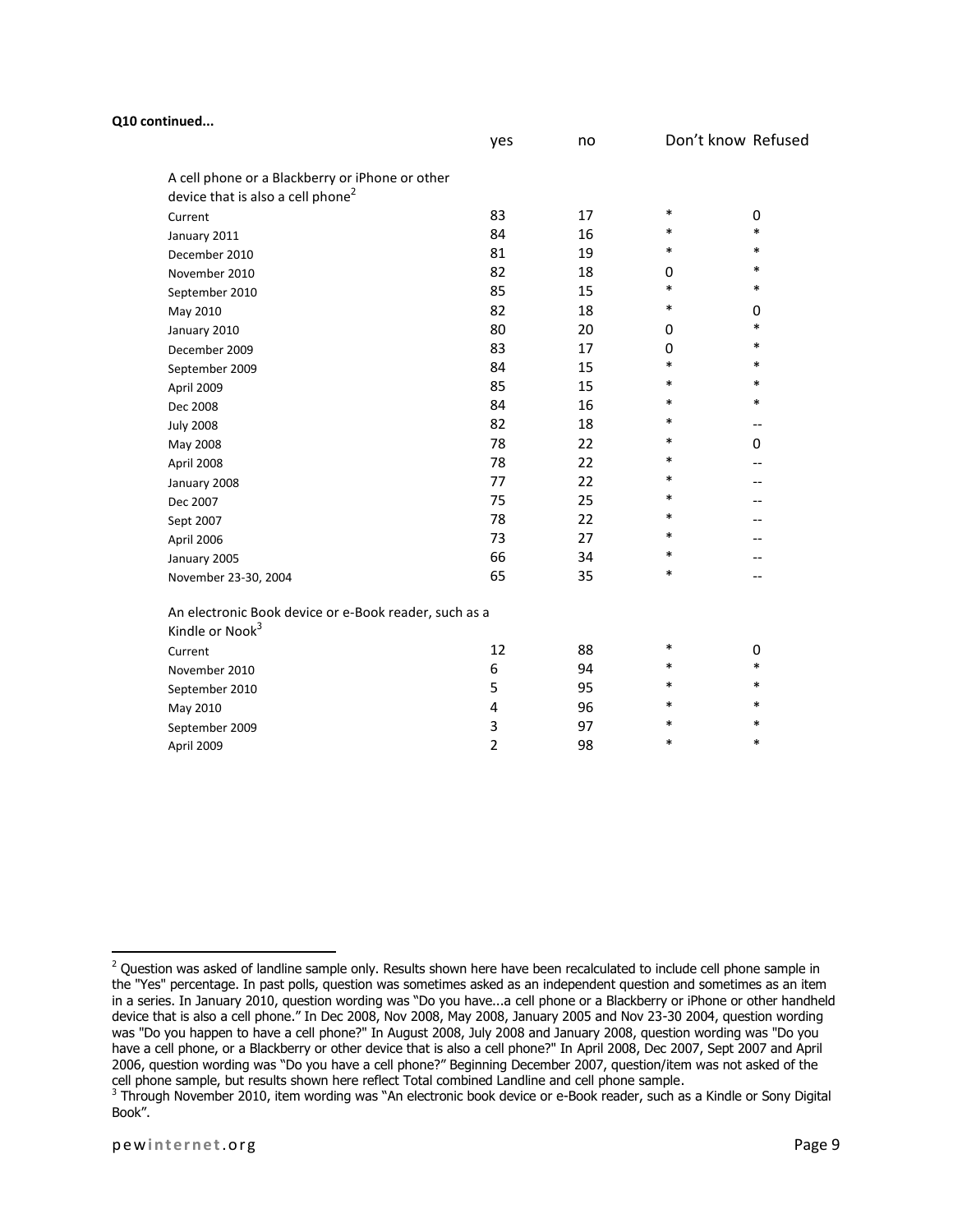#### **Q10 continued...**

|                                                                                 | yes | no | Don't know Refused |        |
|---------------------------------------------------------------------------------|-----|----|--------------------|--------|
| An iPod or other MP3 player <sup>4</sup>                                        |     |    |                    |        |
| Current                                                                         | 44  | 56 | *                  | $\ast$ |
| November 2010                                                                   | 43  | 57 | *                  | $\ast$ |
| September 2010                                                                  | 47  | 53 | *                  | $\ast$ |
| May 2010                                                                        | 46  | 54 | $\ast$             | 0      |
| September 2009                                                                  | 43  | 57 | *                  | 0      |
| April 2009                                                                      | 45  | 55 | *                  | $\ast$ |
| December 2007                                                                   | 34  | 66 | *                  | --     |
| April 2006                                                                      | 20  | 79 | *                  |        |
| February 2005                                                                   | 11  | 88 | 1                  |        |
| January 2005                                                                    | 11  | 88 | $\mathbf{1}$       |        |
| A tablet computer like an iPad, Samsung Galaxy or<br>Motorola Xoom <sup>5</sup> |     |    |                    |        |
| Current                                                                         | 8   | 92 | *                  | 0      |
| January 2011                                                                    | 7   | 92 | *                  | $\ast$ |
| November 2010                                                                   | 5   | 95 | *                  | $\ast$ |
| September 2010                                                                  | 4   | 96 | *                  | $\ast$ |
| May 2010                                                                        | 3   | 97 | *                  | 0      |
| A digital video recorder or DVR                                                 |     |    |                    |        |
| Current                                                                         | 52  | 48 | *                  | $\ast$ |
| November 2010                                                                   | 50  | 49 | *                  | $\ast$ |
|                                                                                 |     |    |                    |        |

 4 Through February 2005, question was not asked as part of a series. Question wording as follows: "Do you have an iPod or other MP3 player that stores and plays music files, or do you not have one of these?"<br><sup>5</sup> Through January 2011, item wording was "A tablet computer like an iPad"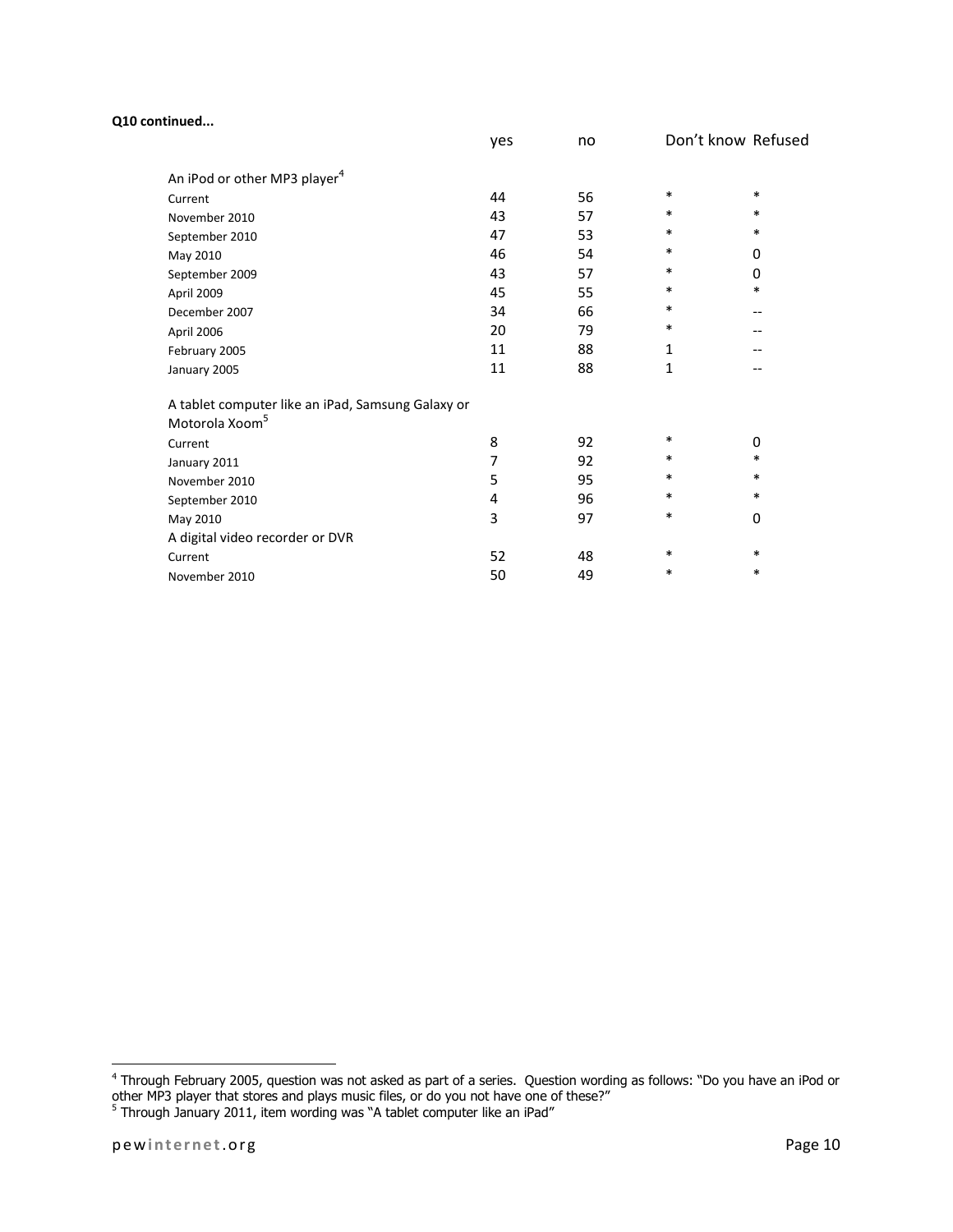# **Methodology**

This report is based on the findings of a survey on Americans' use of the Internet. The results in this report are based on data from telephone interviews conducted by Princeton Survey Research Associates International from April 26 to May 22, 2011, among a sample of 2,277 adults, age 18 and older. Telephone interviews were conducted in English and Spanish by landline (1,522) and cell phone (755, including 346 without a landline phone). For results based on the total sample, one can say with 95% confidence that the error attributable to sampling is plus or minus 2.4 percentage points. For results based Internet users (n=1,701), the margin of sampling error is plus or minus 2.7 percentage points. In addition to sampling error, question wording and practical difficulties in conducting telephone surveys may introduce some error or bias into the findings of opinion polls.

A combination of landline and cellular random digit dial (RDD) samples was used to represent all adults in the continental United States who have access to either a landline or cellular telephone. Both samples were provided by Survey Sampling International, LLC (SSI) according to PSRAI specifications. Numbers for the landline sample were selected with probabilities in proportion to their share of listed telephone households from active blocks (area code + exchange + two-digit block number) that contained three or more residential directory listings. The cellular sample was not list-assisted, but was drawn through a systematic sampling from dedicated wireless 100-blocks and shared service 100-blocks with no directory-listed landline numbers.

New sample was released daily and was kept in the field for at least five days. The sample was released in replicates, which are representative subsamples of the larger population. This ensures that complete call procedures were followed for the entire sample. At least 7 attempts were made to complete an interview at a sampled telephone number. The calls were staggered over times of day and days of the week to maximize the chances of making contact with a potential respondent. Each number received at least one daytime call in an attempt to find someone available. For the landline sample, interviewers asked to speak with the youngest adult male or female currently at home based on a random rotation. If no male/female was available, interviewers asked to speak with the youngest adult of the other gender. For the cellular sample, interviews were conducted with the person who answered the phone. Interviewers verified that the person was an adult and in a safe place before administering the survey. Cellular sample respondents were offered a post-paid cash incentive for their participation. All interviews completed on any given day were considered to be the final sample for that day.

Weighting is generally used in survey analysis to compensate for sample designs and patterns of nonresponse that might bias results. A two-stage weighting procedure was used to weight this dual-frame sample. The first-stage weight is the product of two adjustments made to the data – a Probability of Selection Adjustment (PSA) and a Phone Use Adjustment (PUA). The PSA corrects for the fact that respondents in the landline sample have different probabilities of being sampled depending on how many adults live in the household. The PUA corrects for the overlapping landline and cellular sample frames.

The second stage of weighting balances sample demographics to population parameters. The sample is balanced by form to match national population parameters for sex, age, education, race, Hispanic origin, region (U.S. Census definitions), population density, and telephone usage. The White, non-Hispanic subgroup is also balanced on age, education and region. The basic weighting parameters came from a special analysis of the Census Bureau's 2010 Annual Social and Economic Supplement (ASEC) that included all households in the continental United States. The population density parameter was derived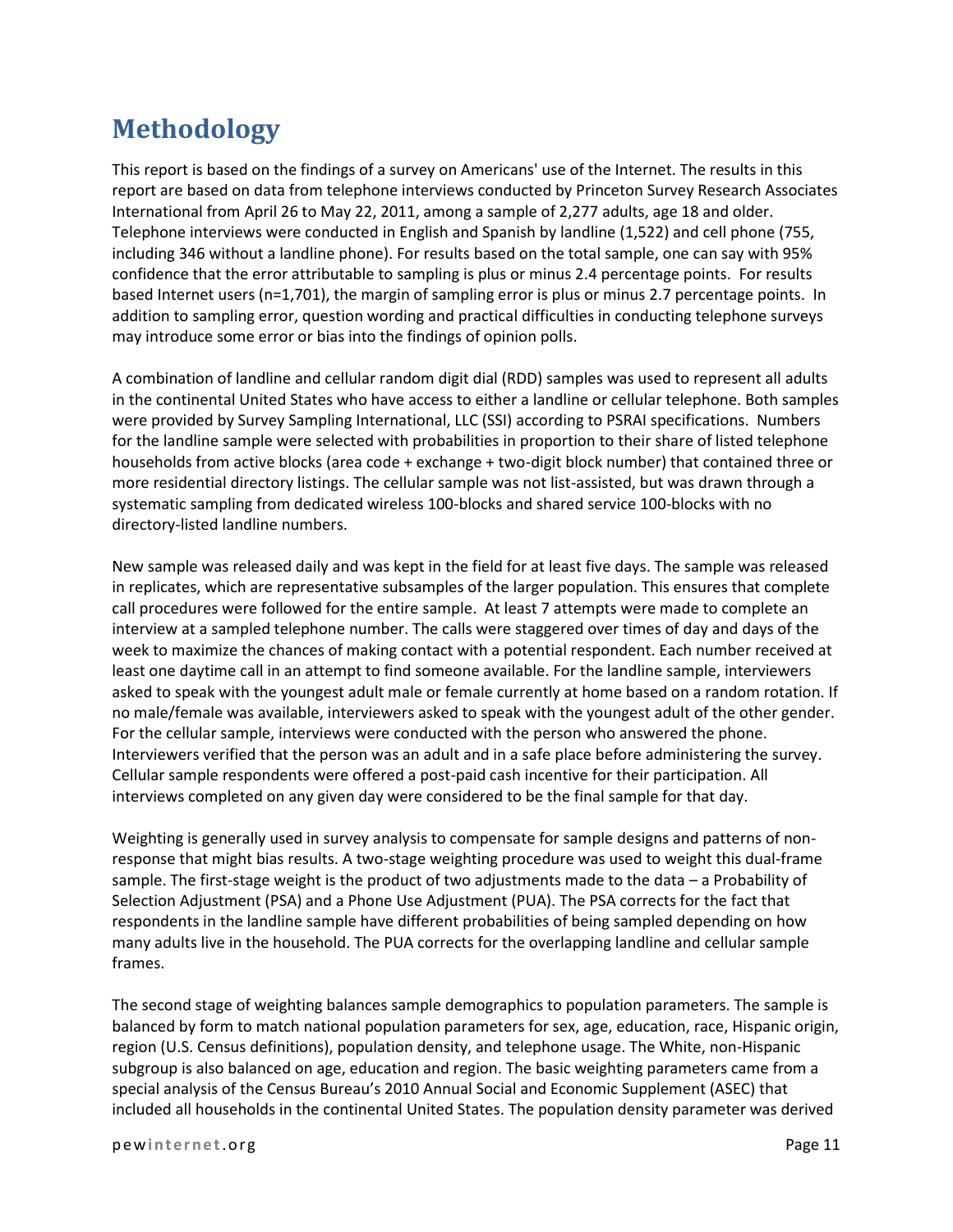from Census 2000 data. The cell phone usage parameter came from an analysis of the January-June 2010 National Health Interview Survey.<sup>6</sup>

| <b>Table 2:Sample Disposition</b> |        |                                  |
|-----------------------------------|--------|----------------------------------|
| Landline                          | Cell   |                                  |
| 32,909                            | 19,899 | <b>Total Numbers Dialed</b>      |
|                                   |        |                                  |
| 1,416                             | 364    | Non-residential                  |
| 1,428                             | 35     | Computer/Fax                     |
| 32                                | ----   | Cell phone                       |
| 16,833                            | 8,660  | Other not working                |
| 1,629                             | 287    | Additional projected not working |
| 11,571                            | 10,553 | Working numbers                  |
| 35.2%                             | 53.0%  | <b>Working Rate</b>              |
|                                   |        |                                  |
| 543                               | 96     | No Answer / Busy                 |
| 3,091                             | 3,555  | Voice Mail                       |
| 53                                | 10     | <b>Other Non-Contact</b>         |
| 7,884                             | 6,892  | Contacted numbers                |
| 68.1%                             | 65.3%  | <b>Contact Rate</b>              |
|                                   |        |                                  |
| 489                               | 1,055  | Callback                         |
| 5,757                             | 4,618  | Refusal                          |
| 1,638                             | 1,219  | Cooperating numbers              |
| 20.8%                             | 17.7%  | <b>Cooperation Rate</b>          |
|                                   |        |                                  |
| 56                                | 33     | Language Barrier                 |
|                                   | 426    | Child's cell phone               |
| 1,582                             | 760    | Eligible numbers                 |
| 96.6%                             | 62.3%  | <b>Eligibility Rate</b>          |
|                                   |        |                                  |
| 60                                | 5      | Break-off                        |
| 1,522                             | 755    | Completes                        |
| 96.2%                             | 99.3%  | <b>Completion Rate</b>           |
|                                   |        |                                  |
| 13.6%                             | 11.5%  | <b>Response Rate</b>             |

Following is the full disposition of all sampled telephone numbers:

The disposition reports all of the sampled telephone numbers ever dialed from the original telephone number samples. The response rate estimates the fraction of all eligible respondents in the sample that were ultimately interviewed. At PSRAI it is calculated by taking the product of three component rates:

 $\circ$  Contact rate – the proportion of working numbers where a request for interview was made

 $\overline{\phantom{a}}$ 

<sup>&</sup>lt;sup>6</sup> Blumberg SJ, Luke JV. Wireless substitution: Early release of estimates from the National Health Interview Survey, January-June, 2010. National Center for Health Statistics. December 2010.